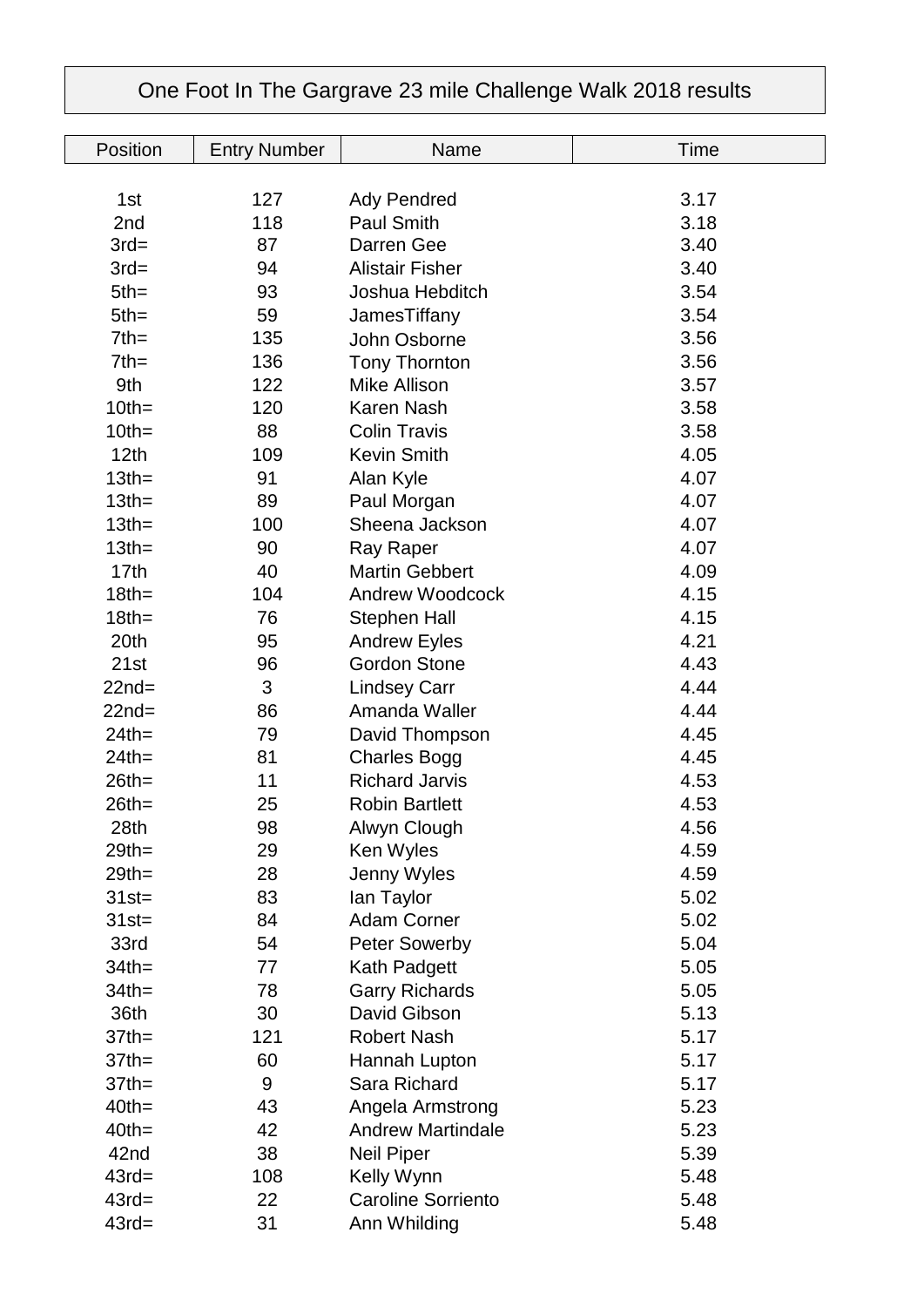| $43rd=$          | 16  | <b>John Sorriento</b>     | 5.48         |
|------------------|-----|---------------------------|--------------|
| $43rd=$          | 107 | Robert Wynn               | 5.48         |
| $48th =$         | 56  | Rebecca Glen              | 5.50         |
| $48th =$         | 37  | <b>Helen Gray</b>         | 5.50         |
| $50th =$         | 66  | <b>Jeff Stevens</b>       | 5.55         |
| $50th =$         | 67  | <b>Andrew Coldron</b>     | 5.55         |
| 52nd             | 103 | <b>Reg Taylor</b>         | 5.57         |
| 53rd             | 130 | <b>Timothy Holmes</b>     | 5.58         |
| $54$ th=         | 68  | <b>Julie Parker-Heys</b>  | 6.01         |
| $54$ th=         | 64  | Joanne Belcher            | 6.01         |
| $54$ th=         | 63  | <b>Claire McConnell</b>   | 6.01         |
| $57$ th=         | 131 | <b>Michael Banks</b>      | 6.03         |
| $57$ th=         | 51  | <b>Christine Stratton</b> | 6.03         |
| $57$ th=         | 137 | <b>Sandy Gee</b>          | 6.03         |
| $57$ th=         | 75  | Peter Beddows             | 6.03         |
| $57$ th=         | 65  | <b>Brian Fisher</b>       | 6.03         |
| $62nd =$         | 117 | <b>Tony Roberts</b>       | 6.11         |
| $62nd =$         | 85  | lain Haigh                | 6.11         |
| 64th             | 106 | Lynn Hathaway             | 6.13         |
| $65$ th=         | 124 | <b>Valerie Pell</b>       | 6.25         |
| $65$ th=         | 35  | <b>Kate Penrose</b>       | 6.25         |
| $65$ th=         | 46  | <b>Tracey Parsons</b>     | 6.25         |
| $65$ th=         | 45  | <b>Michelle Smale</b>     | 6.25         |
| $65$ th=         | 70  | Nicola Law                | 6.25         |
| $65$ th=         | 71  | <b>Andrew Murphy</b>      | 6.25         |
| $71st =$         | 111 | Neil Maloney              | 6.26         |
| $71st =$         | 112 | Anna Maloney              | 6.26         |
| $71st =$         | 52  | John Hussey               | 6.26         |
| $71st =$         | 53  | Jean Hussey               | 6.26         |
| $75$ th=         | 74  | <b>Hazel Holey</b>        | 6.37         |
| $75$ th=         | 72  | <b>Wendy McNerney</b>     | 6.37         |
| 77th             | 92  | Sid Astbury               | 6.43         |
| $78th =$         | 119 | <b>Hazel Storozuk</b>     | 6.44         |
| $78th =$         | 80  | Helen Johnson             | 6.44         |
| $78th =$         | 32  | <b>Peter Smith</b>        | 6.44         |
| $78th =$         | 116 | Julie Spencer             | 6.44         |
| $78th =$         | 82  | <b>Kim Shaw</b>           | 6.44         |
| $83rd=$          | 129 | Roger Mahoney             | 6.51         |
| $83rd=$          | 128 | Jacqueline Cooper         | 6.51         |
| $85th =$         | 105 | Mark Haselden             | 7.06         |
| $85th =$         | 48  | <b>Andrew Jones</b>       | 7.06         |
|                  | 47  | <b>Sue Carroll</b>        |              |
| $85th =$<br>88th |     | Alan Greenwood            | 7.06<br>7.08 |
| $89th =$         | 138 |                           |              |
|                  | 126 | John Howarth              | 7.10         |
| $89th =$         | 36  | Phil Bedson               | 7.10         |
| $89th =$         | 101 | <b>Steve Gilleard</b>     | 7.10         |
| $89th =$         | 125 | <b>Hilary Bell</b>        | 7.10         |
| $89th =$         | 73  | <b>Adrian Gosling</b>     | 7.10         |
| $94th =$         | 27  | <b>John Phillips</b>      | 7.12         |
| $94th =$         | 123 | <b>Colin Downes</b>       | 7.12         |